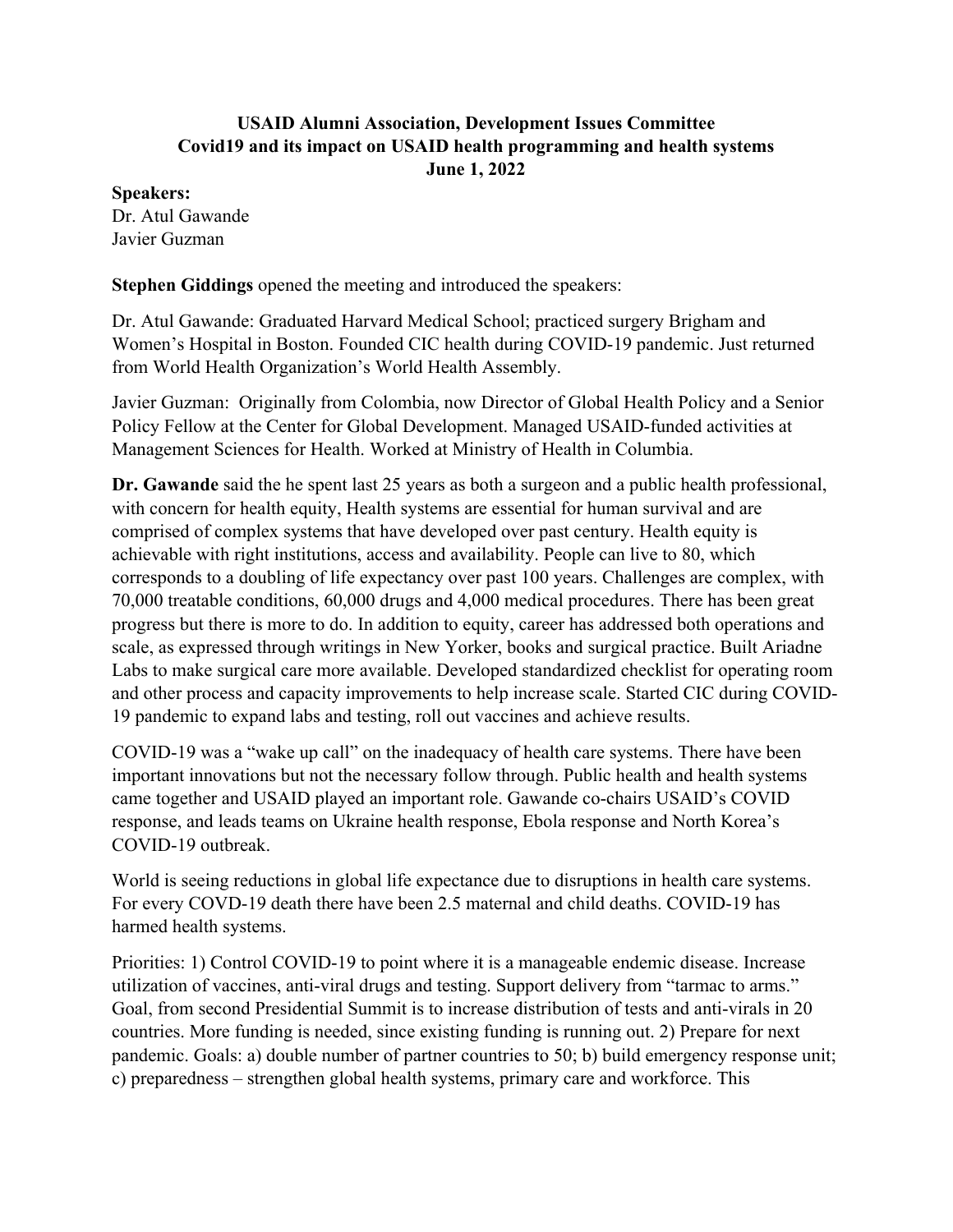corresponds to WHO Director-General, Dr. Tedros Adhanom Ghebreyesus' priorities, which include COVID-19 and Primary Health Care.

**Javier Guzman** said that the past two decades were golden era of Global Health. Access increased n lower-income countries, especially in areas of infectious diseases treatment and reproductive health. This was due to both foreign assistance and economic growth. USAID played an important role, often through vertical programs. However, there were two problems: 1) host governments did not spend adequately, often relying too much on foreign assistance; 2) assistance was often inflexible or earmarked which undermined host country ownership and harmed health systems development

COVID-19 was a wake-up call. Viable health care systems are prerequisites and this entails whole of government engagement. Supply systems were weak. This was mitigated in part by earlier investments in infrastructure and though innovation. There is a need now to identify and build upon these innovations.

There are now new economic concerns. In late 2021 (prior to the Ukraine invasion), the World Bank and IMF estimated that 50 countries will be unable to restore heath spending to prepandemic levels before 2026. Poverty is up, incomes are down and access to health care is shrinking. This begs the question of how to improve primary health care. The center of gravity is moving away from Washington and Geneva (et cetera). Time and money are needed. What is in the future for the Global Fund for AIDS, Tuberculosis and Malaria? For PEPFAR and the Presidential Malaria Initiative? For global health architecture? For WHO? A new player is the World Bank Fund for Pandemic Preparedness.

## **Comments, Questions and Answers**

Gawande noted that financing is a fourth priority of the WHO Director-General. In the first two years of the pandemic, the US mobilized \$19 billion on international support. But even in the US, funding for COVID services is drying up.

Guzman noted that the new World Bank fund is a good thing but asks if it will crowd out funding for other health programs?

Question regarding future of PEPFAR

Gawande stated that PEPFAR is up for reauthorization in 2022 and is expected to receive continuing support. There is a need to adapt, to encourage host countries to secure gains and to increase integration of efforts with those in other areas such as malaria and tuberculosis.

Question on supply and delivery constrains and equity

Gawande said USAID sent \$2 billion in vaccines to lower income countries, but delivery was problematic due to weak health systems. Messaging was also a challenge.

Guzman noted that delays in the mobilization of vaccines in lower income countries may have undercut demand for these vaccines.